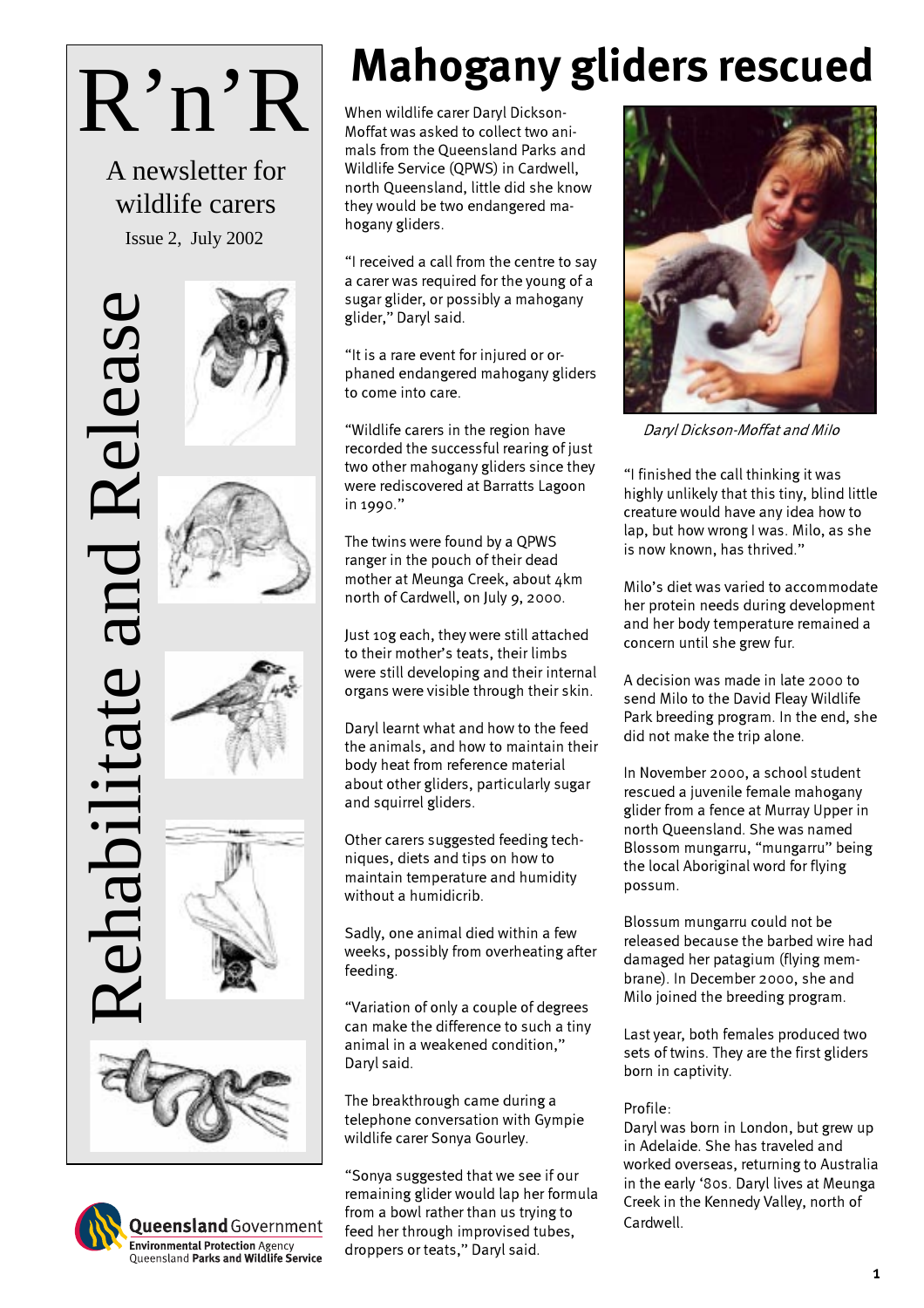# Review brings support and less red tape

It's hard to believe that it's already time for another R'n'R. Our inaugural issue was very well received and as a result, we've had some fantastic contributions from carers across Queensland. This edition not only reflects the great work of committed carers, but demonstrates some great results in the conservation of wildlife.

You'll love the article on rearing mahogany gliders and the seabird rescue story shows how research, education and caring can go hand in hand.

There's been a lot happening on the wildlife care front, generating a lot of discussion about where to take wildlife care into the future.

Of particular concern has been the issue of carer insurance and that those people permitted as individuals have little protection. We've included an article in this edition about insurance matters.

Contente

| LUIILEIILS     |  |
|----------------|--|
| $\overline{2}$ |  |
| 3              |  |
| 4              |  |
| 5              |  |
| 6              |  |
|                |  |
| 7              |  |
| 7              |  |
| 8              |  |
| 8              |  |
| 9              |  |
| 10             |  |
| 11             |  |
| 12             |  |
|                |  |

### **Contributions**

Please forward all correspondence and contributions to Debra Hotchkis, Wildlife Ranger, QPWS, PO Box 3454, Burleigh Town LPO, Burleigh Heads QLD 4220. E-mail:debra.hotchkis@env.qld.gov.au

### Disclaimer

The views expressed in this newsletter are not necessarily those of the Minister for Environment, the Environmental Protection Agency or the Queensland Parks and Wildlife Service.

As many carers would be aware, there's been a review of the wildlife regulations underway. Many carers attended the public meetings held across the State, which provided valuable input into future management directions. The QPWS received more than 1100 submissions as a result. The good news is that there is a consistent view from all sectors of the community that wildlife was highly valued and must be conserved. However, there is a wide range of views about how to achieve this.

Considering the feedback, the regulation review was widened to encompass a review of the respective responsibilities of government and the community in regard to wildlife, and the role that the regulation plays in achieving the Environmental Protection Agency's (EPA) principle purpose of conservation.

Throughout April and May, the EPA entered into detailed discussions with key stakeholder groups including carers, farmers, aviculturalists, zoos, animal welfare organisations and pet shops. Together we've been exploring new directions to better reflect current community values and focus efforts on areas that pose a risk to conservation.

On the wildlife care front, there's been recognition that the "art of caring" has become much more professional over time, with the emergence of 2000 carers, the bulk of these belong to more than 20 incorporated groups in Queensland.

Discussion has led to a realisation that there is a need to, on one hand, improve the conservation benefits from the rehabilitation of sick, injured and orphaned wildlife and, on the other, reduce the administrative burden for both the EPA and carers themselves.

The directions for change to caring will be a more coordinated, professional approach to caring, with support structures for training and mentoring that provide a stronger conservation outcome, protection for carers and the consideration of the best interests of the animals. The RSPCA and the Wildlife Preservation Society have undertaken to work with the EPA to effect these changes and examine the

formation of an "umbrella" wildlife care body for Queensland.

New directions may also include:

- removing the requirement to submit returns to QPWS, with direct data entry to the WildNet database to track trends in wildlife rehabilitation;
- a move towards incorporated groups for carers to provide for better insurance options, improved professional operation and mentoring and adequate training;
- permits to be issued to groups for a minimum three year period;
- "rescue permit" changed to "rehabilitation permit" to reflect the purpose of the activity; and
- adopt the Code of Practice for the rehabilitation of sick, injured and orphaned fauna under the Animal Care and Protection Act 2001.

There's also a commitment to work together with carers to develop a new code of practice that lifts the standards, but removes some of the unnecessary constraints.

Education, professionalism and successful care and release are becoming even more important as carers are increasingly playing a role in recovery programs, hand raising threatened species and restoring wildlife populations to bushland destroyed by fire. The current licensing regime needs reform to remove obstacles from a group of people so dedicated to the well being of wildlife and, at the same time, ensure that only those that meet specific competencies care for injured wildlife.

As you can see, there's been a lot happening on the wildlife care front, with a real focus on the best interests of the animals concerned and conservation taking the forefront. We welcome your participation in the discussions.

'til next time.

### Leslie Shirreffs Manager – Wildlife and Community Nature Conservation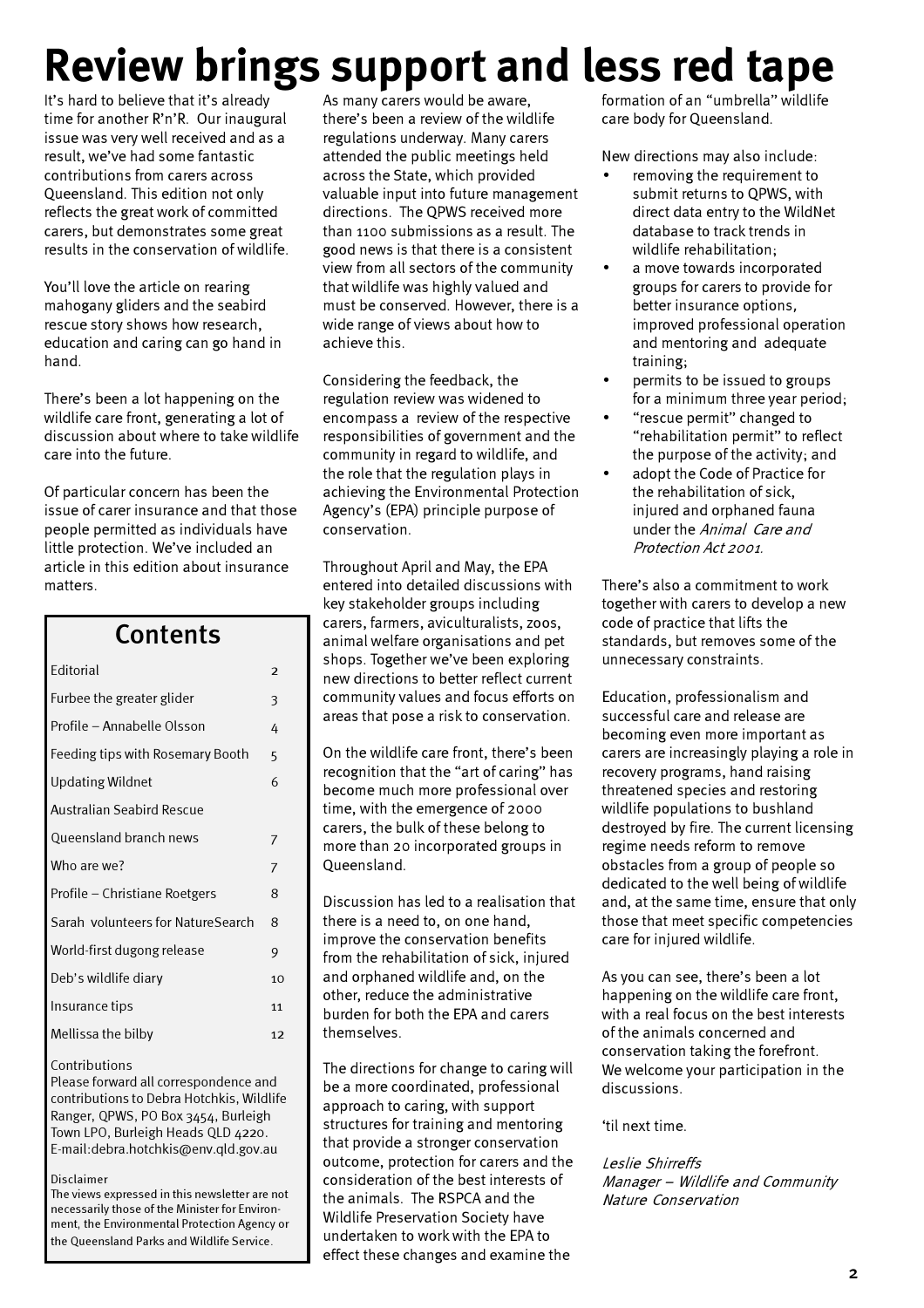# Gliding to success

The reason Furbee came in to Ricky Johns' care is a mystery. But from the first moment the glider, who weighed almost 148g, proved he was going to be more than a handful.

"He was awful to feed!" Ricky said.

"He fought and spat, and I had a terrible job to get the milk formula Di-Vetelact down him.

"I fed him by dropper, five to 6mls every four hours, and it took over a week before he stopped complaining and took it well.

"I was also giving him various types of gum at night. He seemed to prefer Queensland blue gum Eucalyptus tereticornis."

Furbee, whose colouring resembled a toy of the same name, was found at the base of a eucalypt tree in Parkwood on the Gold Coast in September last year.

Ricky described teaching Furbee to lap as a "trial".

"Normally it takes just a few feeds. Not Furbee!" she said.

"It took me nearly a month of three feeds a day before I had him lapping well.

"By this time it was near the end of October and he weighed 300gm, his body was 22cm long and his tail was 35cm.

"He was nibbling Queensland blue gum, narrow-leafed red ironbark E. crebra, small-fruited grey gum E. propinqua, tallowwood E. microcorys and scribbly gum *E. racemosa*, which he favoured."

Greater gliders eat about a dozen of the hundreds of varieties of eucalypt in Australia.

The Redland Shire has a fodder farm where wildlife carers have planted more than 4000 gums.

The land was provided by the Redland Shire Council and is maintained by the



Ricky Johns tempts Furbee with a calliandra flower

Queensland Parks and Wildlife Service at Daisy Hill.

In November, Furbee weighed 478g and performed his first jump.

By late December, he weighed 550g and was eating a variety of gums. His intake of Di-Vetelact was reduced and by the middle of January he was weaned.

In mid-January, Furbee weighed 589g, was 31cm long and had a 47cm tail. He was eating up to eight different gums each night and his appetite was increasing.

"He had Queensland blue gum, narrow-leafed red ironbark, spotted gum E. maculata, large-fruited grey gum E. major, Moreton Bay ash E. tessellaris, tallowood and scribbly gum every night, with Cadarghi E.torelliana, narrow-leafed red gum E.seeana or small-fruited grey gum as extras," Ricky said.

"I moved him to my largest aviary, and on January 20, he did his first proper glide with membrane spread."

Ricky and her husband Barry then built a 7m x 4m x 2.5m flight aviary of steel and fishing net for Furbee to glide in.

In March, Furbee weighed 710g and was 33cm long. His tail was 49cm.

His favourite gums were narrow-leafed red ironbark, scribbly gum, and Queensland blue gum.

"He grooms himself for hours," Ricky said.

"He makes me laugh when he pulls his tail up to groom it. It's so big and fluffy he nearly falls over trying to drag it up.

"He's gliding well and is a joy to watch. We are now waiting for him to grow so he can be released."

Furbee will be released in Nerang State Forest when he weighs more than 900g.

"I have learnt so much from Furbee that it will be very hard when he goes," Ricky said.

"But, there's also a great satisfaction that the wonderful creature will be free. I hope we stop destroying their habitat because once the old growth eucalypt forest is gone, so are these superb greater gliders."

### Profile:

Ricky Johns is a member of Wildcare in southeast Queensland. She has been a wildlife carer for 20 years and specialises in caring for possums.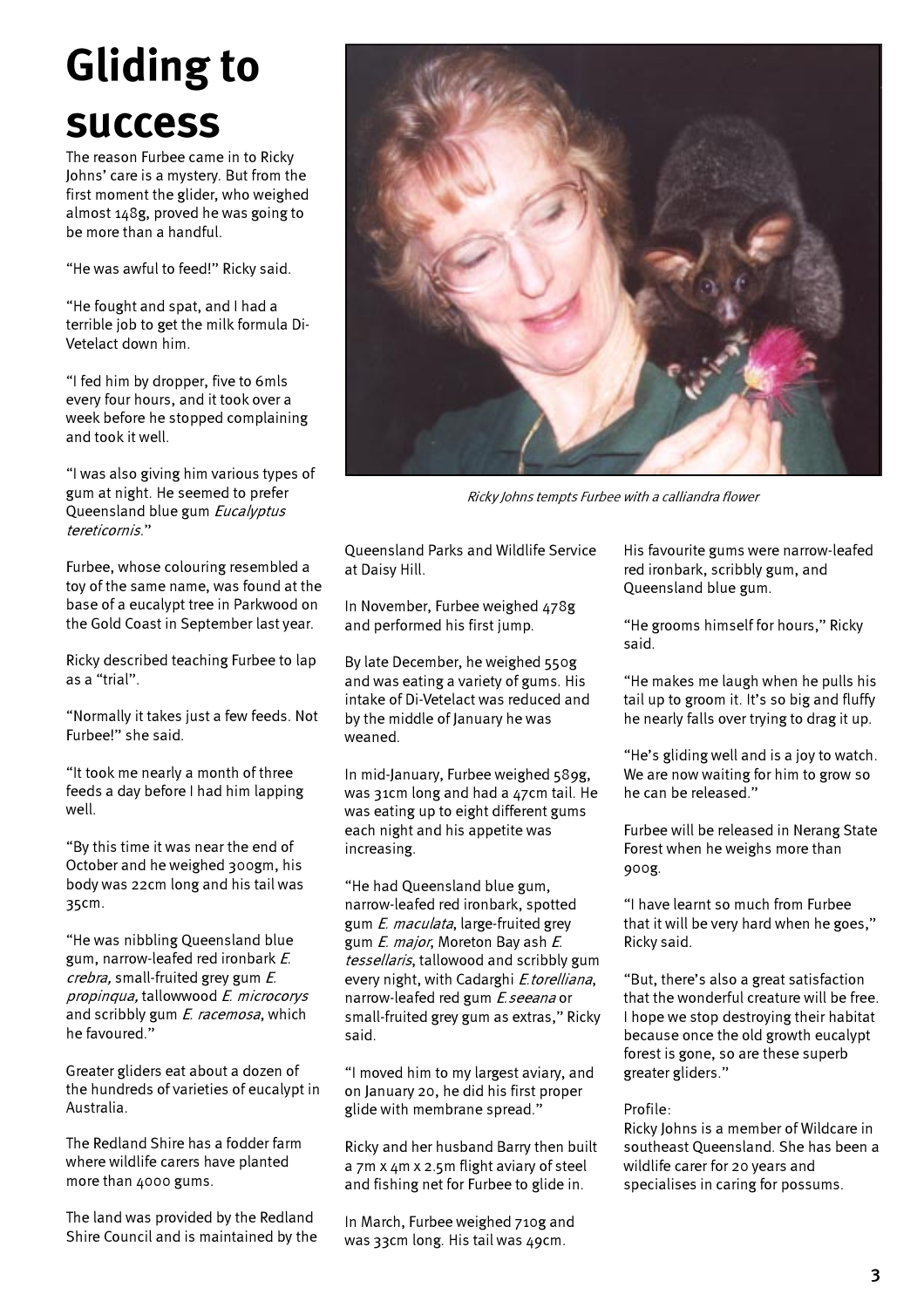# Vet sets new standards in wildlife care

Cairns veterinarian Annabelle Olsson is dedicated to caring for wildlife, founding the Far North Queensland Wildlife Rescue Association and working as a consultant vet for the Queensland Parks and Wildlife Service (QPWS).

Annabelle graduated in 1985 from Sydney University with a Bachelor of Veterinary Science and began work as a vet in a mixed practice in rural New South Wales.

She returned to Sydney six months later to manage a veterinary practice – a job she remained in for the next two years.

Annabelle arrived in Cairns in 1989 after 12 months cruising the eastern coast of Australia on her best friend's (and later husband) yacht.

In 1993, she set up the Boongarry Veterinary Surgery in Cairns and founded the Far North Queensland (FNQ) Wildlife Rescue Association.

The practice, which is named after the local Aboriginal word for Lumholtz tree kangaroo, specialises in native Australian

### R'n'R websites vol.2

Snake identification www.qmuseum.qld.gov.au/features/ snakes/

Australian Threatened Fauna List www.biodiversity.environment.gov.au/ plants/threaten/anzecc.htm

WIRES NSW (Wildlife Information and Rescue Service), the largest wildlife rescue organisation in Australia – http://wires.com.au

Everything you wanted to know about whales– www.whales.magna.com.au

Information sheets on rainforest species in the Atherton region – www.rainforestaustralia.com.au

Glossy black cockatoo website – www.glossyblack.org All about the glossy black — its food, habitat and breeding.

Lyssavirus update from Queensland Health –www.health.gov.au/ pubhlth/cdi/pubs/pdf/batsgen.pdf



Annabelle Olsson BVSc, MS

fauna, pet birds and reptiles. She recently bought a local companion animal practice from which she also runs her wildlife practice.

The FNQ Wildlife Rescue Association was the first wildlife care group to be formed in the region.

In April last year, Annabelle graduated from James Cook University with a Master of Science (Veterinary Science/Ecology) by research into flying-fox health.

 She is currently the consultant vet to the QPWS and many of the region's wildlife parks.

She is also a member of the Cassowary Advisory Group for management of cassowary populations in the region, the Tree Kangaroo and Mammal Group, Batreach, Cairns Frog Hospital, the Wildlife Diseases Association (international) and other key conservation organisations.

Annabelle has received the following awards in recognition of her contributions to wildlife care and conservation in the region:

- Cairns City Council Australia Day Environmental Award 1998 (inaugural award) for contribution to wildlife,
- International Women's Year Certificate of High Achievment 1998,
- Who's Who in the Asia Pacific Rim 2000 (for outstanding achievements in her field); and
- Queensland Volunteer of the Year Award (2001).

# Volunteers spy out shy platypus

A search of waterways across Queensland last year resulted in more than 430 reliable sightings of the elusive platypus.

The animals were sighted by hundreds of volunteers who scanned lakes, rivers, dams and creeks as part of the Great Queensland Platysearch in October.

Organisers received reports of animals in 101 waterways from the Annan River near Cooktown in the north to the Goondiwindi Weir in the south.

Kayaker and platypus enthusiast Gary Austin reported 110 sightings for the month.

Queensland Parks and Wildlife Service NatureSearch State Manager Ric Nattrass said one of the most positive

outcomes of the search was the discovery of platypus living close to Brisbane's city heart.

"It would appear that the completion of sewerage in Brisbane in the early 1970s has resulted in a successful recovery of the species there," Ric said.

Ric said the large response by rural property owners was also encouraging.

He said PlatySearch was the first to map the animals' distribution since a  $4^{\scriptscriptstyle 1}/_{\scriptscriptstyle 2}$ -year-exercise by Gordon Stone wrapped up in 1982.

The former project resulted in 365 reports. Of these, 30 percent were considered misidentifications.

To join NatureSearch, please contact Ric on 3227 7836.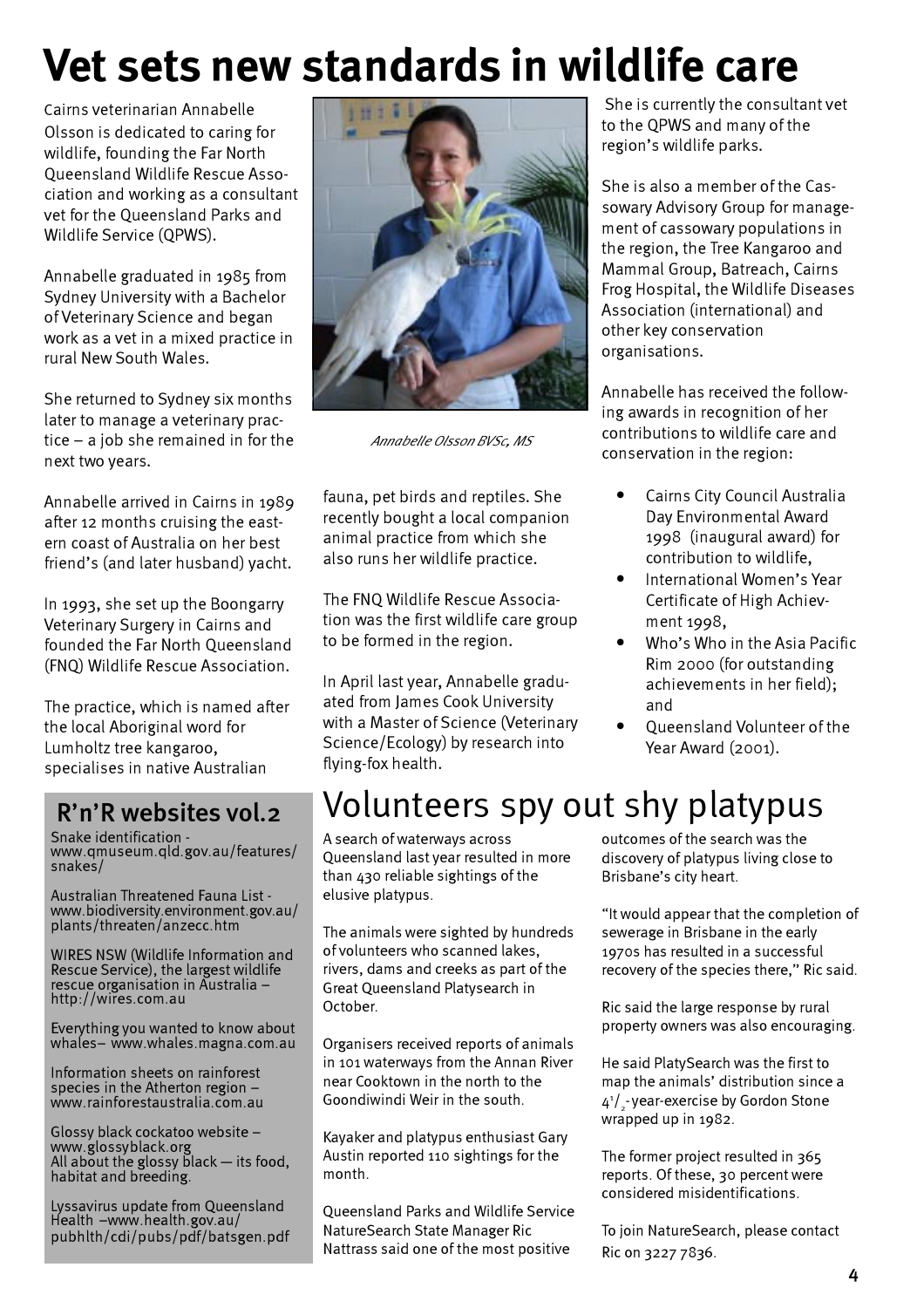# Food regime gives birds fighting chance

Birds are the most common wild animal (80 percent) to end up in rehabilitation in Australia, and are often given less than a 50 percent chance of surviving.

Given the struggle they already face, it would be nice to improve the level of care for those with a fair to good prognosis for release back to the wild.

Birds have a higher metabolic rate than mammals, which manifests in a high body temperature (around 43 deg.) and faster heart rate (more than 400 beats a minute in small birds).

Disease and injury can increase a bird's already high energy levels, which in turn means it needs to feed more often.

While there are some basic principles that will improve your success with birds, there is no standard percentage of body weight to food that works for all species.

Factors to consider when deciding quantity and frequency of feeding include:

- size;
- age;
- sex;
- species;
- size of bird's crop (if present);
- size of bird's ventriculus (stomach or gizzard);
- reproductive status;
- disease or injury;
- energy content of diet;
- appetite;
- ease of force feeding;
- level of exercise during hospitalisation;
- level of anxiety produced by hospitalisation; and
- ambient temperature.

The keys to success involve:

- feeding adult small birds every two hours during daylight;
- feeding adult kookaburra and tawny frogmouth-sized birds once daily;
- feeding nocturnal birds at night;
- feeding as much live food as possible to enhance self feeding (e.g. mealworms wriggling in a



Rosemary Booth BVSc

bowl of insectivore mix crumble);

- providing water in a dish large enough to fit the bird's whole beak. Water should be provided even if you do not see the bird drink;
- spraying or drizzling water on to the corner of the beak each day; and
- covering the front of the cage of anxious birds.

As a guide, juvenile parrots have been successfully hand-raised on the following quantities:

- $30g$  parrot = 2g feed
- 300g parrot = 30g feed

Although this is about 10 percent of their body weight, it is not a rule to use in isolation from the other considerations listed above.

Overfeeding can lead to crop dysfunction, aspiration and death. Young birds are generally poor judges of how much they should eat.

Juvenile birds need to be fed every 90 minutes to  $3$  hours until they are weaned.

Diurnal birds feed their young from dawn to dusk. For those hand-raising such a bird, feeding can take place between 6:30am to 11:30pm.

Adult birds weighing less than 50g, particularly insectivorous birds accustomed to hunting, may need to be

hand-fed/force-fed every 2-3 hours until they feed themselves.

For a 50g bird, the actual quantity per feed would be about 0.2-0.5g (up to 1 percent of bodyweight). It is important to make sure the bird's airways do not become blocked by food after feeding.

Depending on its size, a fasted bird will die in a few hours (finches) or a few days (kookaburras).

To succeed in rehabilitation, it is essential to correctly identify the bird and its diet, and feed it regularly during its recovery.

A bird that passes little faeces is not getting enough to eat. It is always better to add the stress of forcefeeding, rather than to let a bird starve to death in your care.

If you have a question for Rosemary Booth, send it to:

Debra Hotchkis, QPWS Wildlife Ranger, PO Box 3454, Burleigh Town LPO, Burleigh Heads QLD 4220.

E-mail: debra.hotchkis@epa.qld.gov.au



# Land for Wildlife

The Queensland Parks and Wildlife Service encourages landholders with areas of bushland for wildlife habitat to register their properties under the Land for Wildlife (LFW) program.

LFW is sponsored by the Natural Heritage Trust and administered by local councils across the State.

For more information, contact: Martin O'Malley - State Co-ordinator, Ph. 3006 4622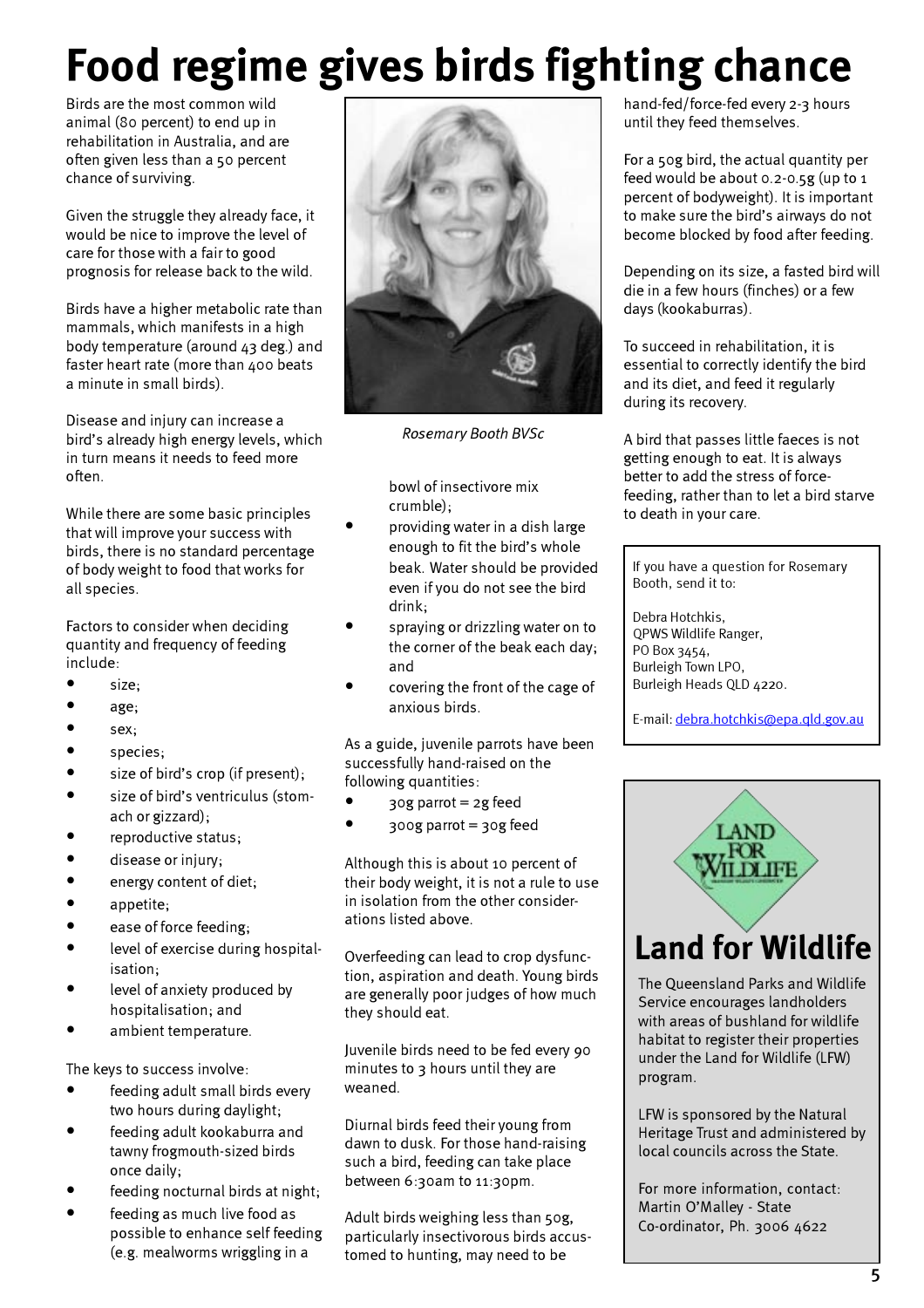# Agency sends SOS to update database

The Enviromental Protection Agency (EPA) has invited wildlife carers to help update its files on Queensland's wildlife distribution patterns.

Work is under way to update Wildnet, a corporate information system about wildlife, to reflect the changing distribution patterns of native and naturalised wildlife.

Wildnet contains 2.6 million records of plants, mammals, birds, reptiles, amphibians, fresh and marine fish and plants and butterflies.

Wildnet co-ordinator Noleen Kunst said information had to be accurate if it was to be used.

"The value of Wildnet as a tool for the management and conservation of Queensland's wildlife and conservation reserves largely depends on the quality and comprehensiveness of the data it contains," Noleen said.

"A high degree of accuracy is required to identify the species and the geographic location."

The following is the minimum amount of information required for a good wildlife record:

- the full name of the person(s) that identified the species (additional contact information may be required if the record needs to be followed up at a later date);
- the date of the record (day/ month/year) or a date range for historic records or records compiled over several days;



# WildNet

- a plain language description of the record locality. Ideally the description should include a locality name, distance and direction from a feature that is named in the place name gazetteer, and a broad region name (e.g. Peach Creek, 19 km ENE of Mount Croll, Cape York Peninsula) or a street address (e.g. 31 Centurion Way, Nerang);
- the latitude and longitude or the zone, easting and northing of the record locality derived from a map or using a global positioning system (GPS);
- the datum for the location coordinates recorded. If the location coordinates were determined using a GPS, check the unit's set-up menu to derive the datum used. If the location was determined using a map, check the map legend for the datum. Wherever possible the GPS should be set to the datum GDA94 to conform to current data standards;
- an indication of the accuracy of the location co-ordinates provided in metres. This represents an estimate of the accuracy of the method for deriving location coordinates (i.e. a GPS reading will be more accurate than a large-scale map) and also accounts for the distance from the point provided to cover the position of the species recorded; and
- the full scientific name for the species if possible e.g. Acacia concurrens or the accepted common name for well documented animal groups such as birds, mammals and butterflies.

"Information such as the number of the species encountered, gender, age class (e.g. adult, sub-adult, fledgling etc), description, behaviour and condition can be provided as notes," Noleen said.

"It is important to remember not to make a wildlife recording if you are not sure about what species you have seen and cannot accurately describe it.

"It is much better to have fewer accurate records upon which to make management decisions rather than masses of poorer quality records."

### Profile:

Noleen started work with the EPA in 1991. She has been involved in the coordination and implementation of research and monitoring, threatened species recovery planning and management and wildlife policy. Noleen started coordinating the WildNet project in 1997.

# QPWS and police put the bite on animal traps

The Queensland Parks and Wildlife Service (QPWS) and the Queensland Police Service are committed to protecting the State's flora and fauna.

As part of that commitment, the QPWS and police Wildlife Response Unit investigate complaints and information from the public about wildlife trapping.

The main objective of the QPWS is to

protect and conserve native wildlife and habitats, and ensure that any use of wildlife is ecologically sustainable.

All native mammals (except dingoes), birds, reptiles, amphibians, some fish and butterflies are protected in Queensland.

It is becoming more important to protect wildlife as threats to their

survival, such as habitat destruction, continue to mount. Trapping further compounds the threats to species populations.

If you have any information about the trapping of wildlife, contact your nearest QPWS office, or the Queensland Police Service.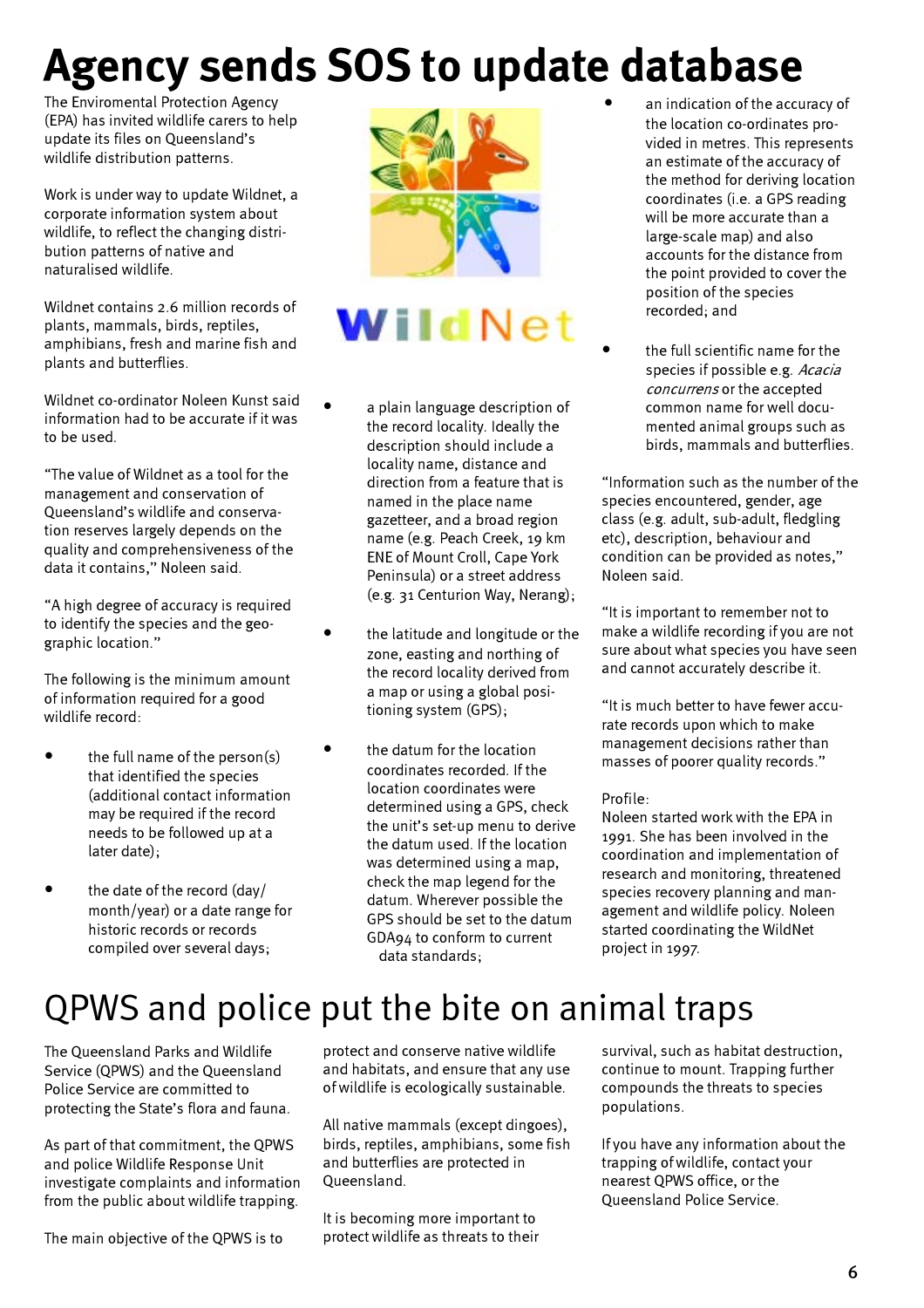# Spirits soar with enclosure success

The Queensland branch of Australian Seabird Rescue (ASR) has built an open-air flight rehabilitation enclosure for rescues.

Founder Wendy Gillespie said the multi-use enclosure was 40m x 4m x 2.5m and had water facilities to help the birds recuperate.

"Watching the dynamics of four species enjoying the comforts of a home away from home, with pelicans and herons in full flight ready for release is the greatest reward apart from onsite treatment," Wendy said.

The group also has a dedicated fourwheel-drive vehicle for seabird rescues.

Wendy said ASR has operated a proactive education program about seabirds in Noosa for 2 $^{\prime}/_{_2}$ years.

The program, Water for Wildlife Campaign for Noosa, is run with the help of Coastcare, a community environmental grants program jointly funded by the State Government and the Commonwealth's Natural Heritage Trust.

The program includes waterbird rescues, teaching waterbird care in the schools, public awareness and education, cleaning up waterways and addressing marine strandings.

The group has dealt with more than 300 pelican injuries and treated about 50 waterbird species since it began four years ago.

Wendy said fishing tackle was one of the largest causes of injuries to waterbirds.

"I started ASR after repeatedly witnessing debilitated and maimed waterbirds while boating on the beautiful Noosa River," Wendy said.

"Fishing tackle was often still attached to birds and it became obvious that most waterbird debilitations and amputations were due to untreated fishing tackle entanglement or inhumane fishing practices.

"An ASR workshop was held in Brisbane, attended by Lance Ferris, who co-founded the rescue group a decade ago in Ballina.

"We learnt a range of rescue, rehabilitation and release methods, which we have put into practice hundreds of times over."

Wendy said the most frequent birds to be rescued after the pelican are whitefaced herons, white ibis, crested terns, silver gulls and cormorants.

"Injury mechanisms and tackle location vary between species due to the various ways in which they forage and interact with anglers," Wendy said.

"Most pelican injuries occur through casting and direct contact with fishing line, while birds such as terns and gulls take tackle on the wing.

"Diving cormorants commonly ingest fish and tackle when it is being reeled in, and waders risk becoming entangled in discarded tackle and being hit by people or watercraft."



L to R Wendy Gillespie, Helma Maiwald and Joanne Brown

ASR conducts regular monitoring of waterbird meeting sites, which enables any injured or debilitated birds to be found and treated quickly.

If you are interested in the proactive waterbird care campaign or would like to establish a local rescue operation, contact ASR on (07) 5485 3543.

### Profile:

Wendy is founder and president of Queensland's Australian Seabird Rescue Group. Wendy has an environmental science degree from Griffith University and has worked as the Community Co-ordinator for the Recovery of the Mary River cod. Wendy is in her third year as a Coastcare project officer, which has included coordinating the Water for Wildlife campaign in Noosa.

She has a Masters in Tropical Environmental Management from the Northern Territory University, and was a tutor at Sunshine Coast University.

# Who are we?

Thank you to everyone who guessed who the babies were in the last issue. The chicks were noisy pittas (*Pitta* versicolon.

The winner was Robyn Jackson of Mapleton. Robyn received a copy of latest edition of the Queensland Parks and Wildlife Service's National Park Bushwalks of the Great South East.

E-mail your answer to this quiz to: debra.hotchkis@epa.qld.gov.au or write to Debra Hotchkis, Queensland Parks Wildlife Service, PO Box 3454 LPO, Burleigh Heads OLD 4220.



1) I look nothing like my adult parents,

my feet should give you some clues, I have lots of siblings and a huge extended family.



2) We're smaller than our betterknown cousins, our nests are temperature controlled, members of my family cover all of Australia.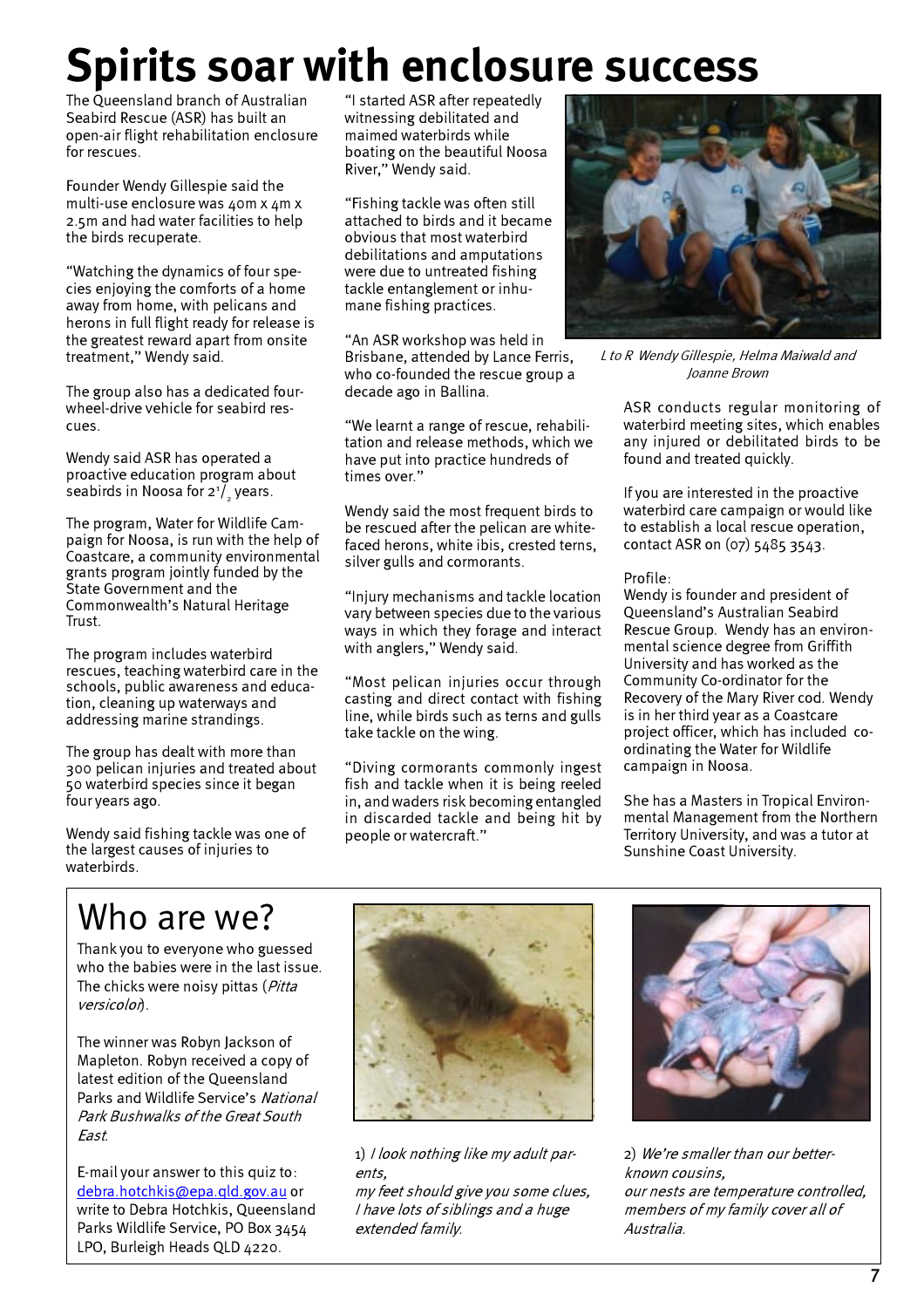# Animals keep Cairns ranger on the hop

Queensland Parks and Wildlife Service (QPWS) Senior Wildlife Ranger Christiane Roetgers finds working in wildlife management in Cairns both demanding and rewarding.

"Working in the highly reactive environment of wildlife management in the QPWS is very challenging," Christiane said.

"For example, one phone call about an injured cassowary lets even the bestplanned workday go out the window. A normal regulated working life is rarely possible."

Christiane, who has a Postgraduate Diploma in Protected Area Management, devotes her work and personal time to helping wildlife.

"On my way home recently I was called into Annabelle Olssons' vet surgery to pick up a frilled lizard," Christiane said.

"At the surgery the vet assistant advised me that Annabelle needed me to take a snake as well.



Senior Wildlife Ranger Christiane Roetgers

"The snake turned out to be a 4.5m, 10kg scrub python — luckily the guest room at home was empty!"

Christiane, who came from Germany in 1996, is responsible for all facets of wildlife management, including urban wildlife, zoo inspections, working with farmers on crop damage issues, public education, law enforcement and policy development, and managing potentially dangerous wildlife such as cassowaries and snakes.

She lists snakes, flying foxes and quolls among her favourite animals and is caring for a young wedge-tailed eagle, two scrub pythons and a blackheaded python at home.

Christiane is a member of the Far North Queensland (FNQ) Wildlife Rescue Committee.

"I assist FNQ Wildlife Rescue with the necessary paperwork involved in their group permit, give advice on issues and other requirements of current legislation and advise on changes in legislation," she said.

 "This dedicated band of wildlife carers also help me by responding to many calls to pick up sick or injured animals.

"I am very impressed by the dedication and commitment of the association.

"The group has made a positive contribution to wildlife management in the Cairns, Daintree and Tablelands area and has made my job just a little easier — for which I am very grateful."

# Carer explores new horizons with NatureSearch

Wildlife carer Sarah Jacob decided to do some volunteer fieldwork with the Queensland Parks and Wildlife Service and wound up leading her own NatureSearch fauna survey team.

Sarah's participation with NatureSearch began when she and partner Siggy Lloyd signed up to learn more about the habitat of flying foxes, which they rescued and rehabilitated.

"For me, NatureSearch began with a flurry of learning," Sarah said.

"I attended a number of NatureSearch workshops, where I learnt how to identify plants and animals, and had the opportunity to meet other NatureSearchers, many of who were also wildlife carers and rehabbers."

Armed with her new-found knowledge, Sarah confidently joined the spotlighting nights for the Great Marsupial Nightstalk.

"One night we were treated to the spectacular sight of a sugar glider volplaning between trees," she said.

"Later that night, as our group refuelled with coffee and biscuits, a juvenile brushtail possum appeared at very close quarters on the trunk of a tree. Evidently he hoped to partake in the feast!

"I was hooked."

Keen to experience other methods of fauna survey, Sarah joined a Brisbane NatureSearch terrestrial fauna survey at the Sunshine Coast.

"As a group we set out a suite of Elliot and cage traps in each different habitat throughout the property," she said.

"The next morning we were thrilled to find yellow-footed antechinus, fawnfooted melomys and bush rats in our traps.

"We also had a chance to help out with the survey of microbats using an ultrasonic bat detector and several harp traps. We found several species, including Gould's long-eared bats and large-footed myotis.

The weekend sparked Sarah's interest in the bushland reserve near her Karalee home.

"I discussed my ideas with the Brisbane co-ordinator, Anna Muscat, and before I knew it I was heading up a full fauna survey of the area," she said.

"The reserve itself was small, but was home to a diverse range of wildlife, including more than 40 species of birds, northern brown bandicoots, swamp rats, water rats, koalas, eastern sedge frogs, carpet pythons, yellowfaced whip snakes and four species of microbat.

"The program has enhanced my knowledge of Australian native fauna, and the habitats in which they are found.

"As adorable as the animals are that we have in care, nothing compares to having the chance to see our native animals out in the wild where they belong."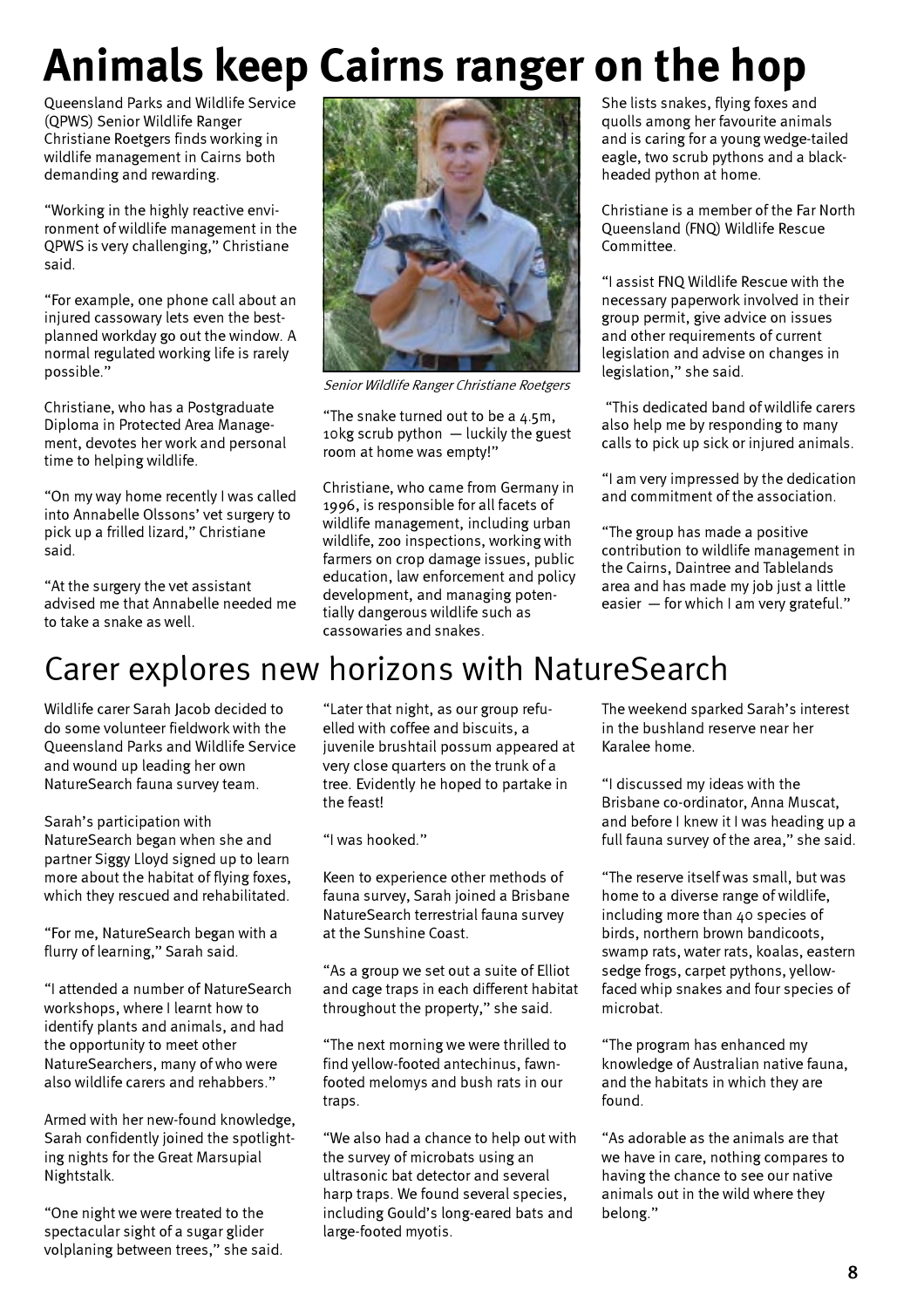# Dugong beats odds and returns to ocean

Sea World on the Gold Coast is one of only three organisations worldwide to have successfully hand-raised a dugong, and is the first to have released their animal.

Sea World staff took the emaciated neonate into care on November 28, 1998.

The 109cm long, 19.7kg male calf was found stranded at Forrest Beach near Ingham, in north Queensland.

Sea World veterinarian Wendy Blanshard said the calf, while never officially named, affectionately became known as "the pig".

Wendy and the curatorial team (Rob, Kerrie, Natalie, Cath, Shannon and Kylie) began bottle-feeding him every two hours on the advice of vet Dr Greg Bossart, who is involved in manatee rehabilitation in America.

"This punishing schedule is used at Miami Seaquarium in Florida for raising manatees, where they believe it is important to feed at this frequency to raise a metabolically normal calf," Wendy said.

The calf was fed a mix of Di-Vetelact and acidophilus, supplemented with a canned coconut extract to increase the fat content of the formula.

After four months "the pig" had more than doubled his weight and was drinking an average of 265ml of milk per feed.

From one year of age the calf was gradually weaned from 11 bottles per day down to one 425ml bottle per day. At 19 months, milk ceased to be offered.

By this time he was also eating between 15-20kg of vegetation per day from a series of feeding plates especially designed to anchor food to the bottom of the pool.

"Our ability to feed this calf predominantly on non-seagrass plants may have been a function of his naivete, as he was eager to sample almost any vegetation that was introduced to the pool," Wendy said.



"The pig" eats from a feeding tray at Sea World

"His staple foods were cos lettuce, hydroponic lettuce, pak choy, choy sum, English spinach and endive.

"By the time he left Sea World he was consuming more than 30kg of vegetables each day. Staff fed him in shifts from 8am-4pm and 5pm-11pm."

Periodically the dugong was offered seagrass the Sea World staff had collected (under a special Queensland Parks and Wildlife Service permit) from Russell Island and Moreton Bay.

On two occasions, fresh faeces collected from the feeding grounds of wild dugongs in Moreton Bay were given to "the pig" to try to inoculate his gut with appropriate bacteria.

Wendy said the dugong was initially weighed daily using a set of digital bathroom scales.

As his weight increased, he was weighed weekly using a stretcher, block and tackle, and hanging digital scales. When he exceeded 100kg, he was weighed fortnightly with the stretcher raised by an electric winch arm. Eventually, monthly weights were obtained using a crane.

"The pig" was housed in three different locations during his stay at Sea World.

He was kept indoors until October 1999, when he moved to a large, outdoor, above-ground pool donated by Pat and Bob Lees, the Queensland franchisees of Clark Rubber.

In September 2000 he was transferred to a sand-bottomed pool that was on public display.

 "The pig" was released into Moreton Bay on March 12, 2002. Three and a quarter years after arriving at Sea World, he had grown to be 219.7cm long and weighed 197.5kg.

The final release followed a four-month staging spell in a naturally formed saltwater lagoon at the south-eastern end of Moreton Island, where he could feed on seagrass beds.

While "the pig" was fitted with a satellite/VHF tracker for post-release monitoring, this dislodged within days of the release and Sea World has not been able to follow his movements.

### Profile:

Wendy graduated from the University of Queensland in 1980 with a degree in veterinary science.

She has worked with domestic animals in private veterinary practice and at the university's small animal clinic. Her veterinary experience with wildlife includes honorary work for the QPWS at Moggill, two years as consultant veterinarian for Bunya Park Wildlife Sanctuary, and 5 $^{\scriptscriptstyle 1\!}/_{\scriptscriptstyle 2}$  years as veterinarian at Lone Pine Koala Sanctuary.

She started as Sea World's veterinarian in April 1995, and changed direction to become the park's Records/ Special Projects Officer in May last year.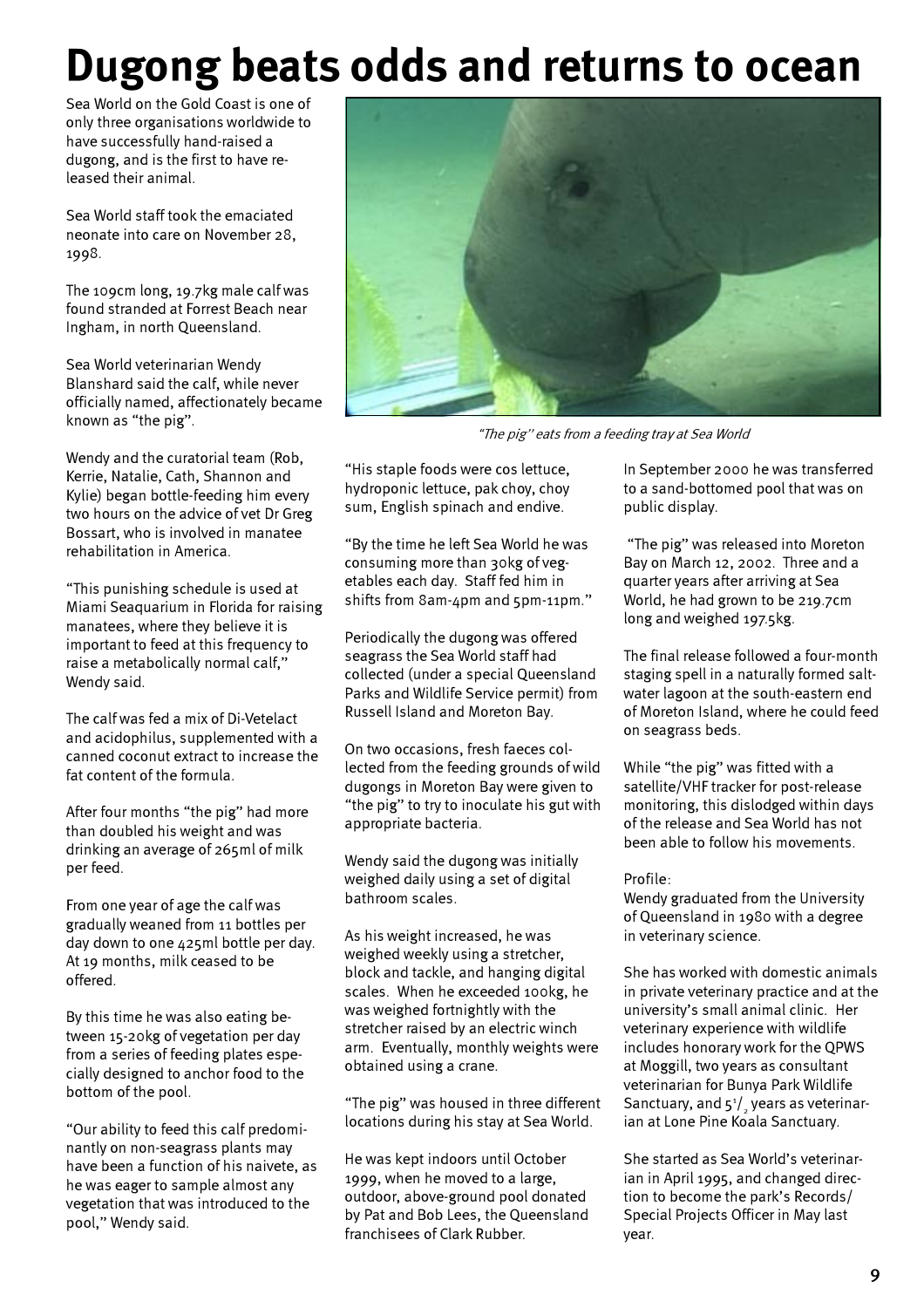# Deb's wildlife diary

# July

The female echidna *Tachyglossus aculeatus* is laying her single egg about now. In a week to ten days, the skin of the egg will break down and a hatchling up to 2cm long will be left tucked securely between the pouch walls.

Flocks of Torres Strait pigeons *Ducula spilorrhoa* will make the daily crossing from their winter quarters in New Guinea to the luxuriant lowland rainforests of northern Australia.





# August

Humpback whales begin calving off the eastern and western coasts of Australia.

The breeding season for birds is in full production. The species involved range from migratory waders from Siberia, to falcons, robins and fairy-wrens.

# September

After an inactive winter, most reptiles are busy selecting a mate. Be on the lookout for fighting displays by males vying for the attentions of females.

Pythons are the only snakes that display maternal care; other egg-layers hide their clutches before moving on. Live-bearing species abandon their young immediately — if they don't eat some first.





# October

Dollarbirds *Eurystomus orientalis* are due to return this month from New Guinea to breed in woodlands and rainforest edges. Keep your ears and eyes open for the characteristic machine gun-like call and aerial display.

Magpies holding suburbs at bay because of their brood should be starting to relax now.

# November

Now is the time to take holidays and visit the Queensland Parks and Wildlife Service Mon Repos Conservation Park at Bundaberg for the start of the annual marine turtle breeding season. This is the most southern range where breeding occurs. Volunteers assist rangers in weighing adult females and tagging adults and young animals.





# December

Lookout if you're in far north Queensland as the local saltwater crocodiles Crocodylus porosus will be scratching up mounds of vegetation to lay their eggs in.

This is the peak of the breeding season for koalas *Phascolarctus cinereus*, with young emerging from May onwards.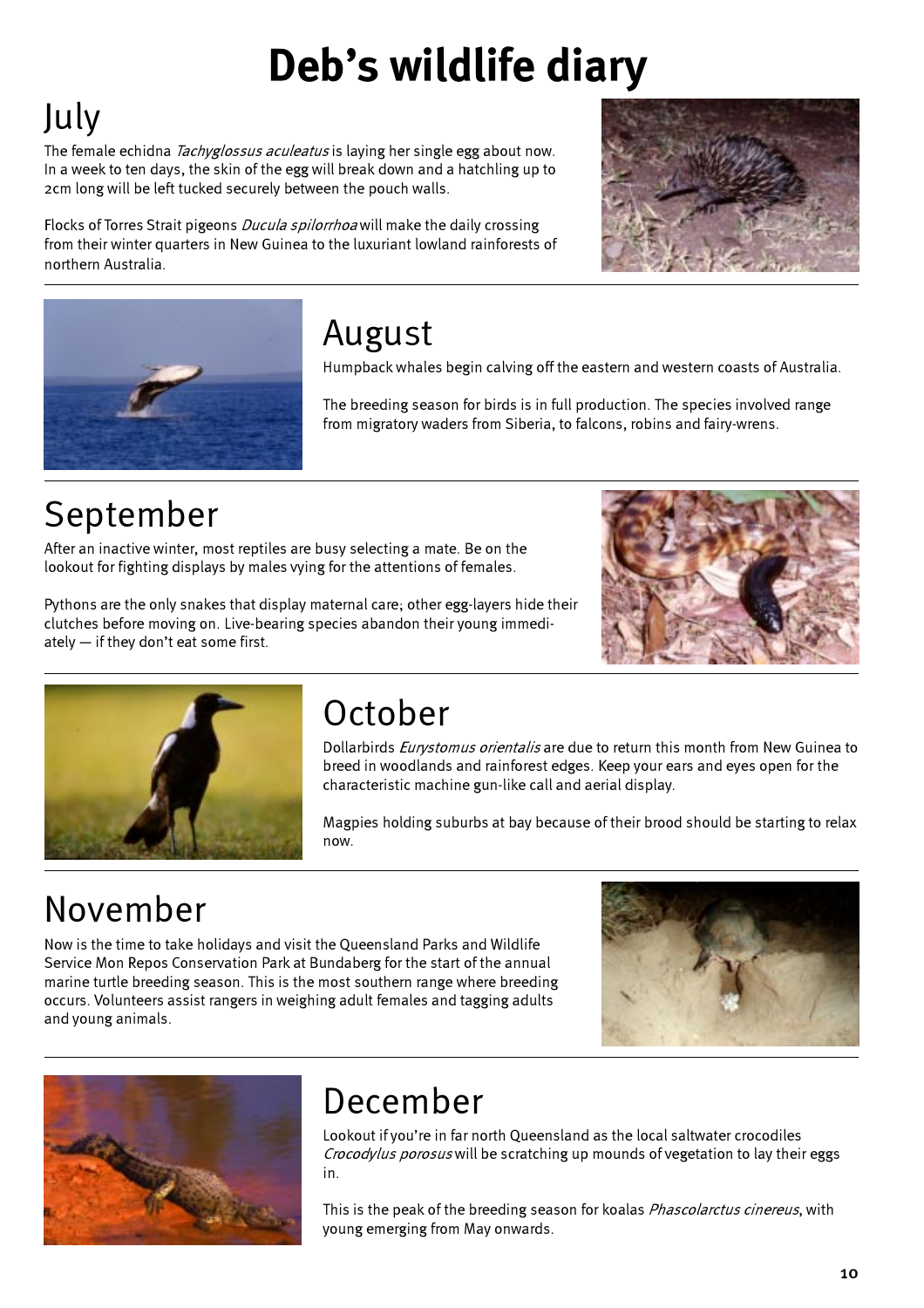# Take time to assess your insurance risk

No doubt many wildlife care organisations have become painfully aware that insurance premiums have risen sharply over the last year or so.

A review of the premium notice normally shows the sharpest rise is in the public liability component of the insurance contract.

There have been many reasons put forward for the rises, ranging from increased costs of contesting litigation, numbers of claims (particularly public liability), and scope and extent of pay outs awarded by courts, to the collapse and withdrawal from the market of some of the major national and international underwriters.

The good news is that the insurance issue is a high priority with all levels of government.

Queensland Premier Peter Beattie convened a task force early this year to consider the problem and options for addressing the difficulties faced by organisations. The findings are on website www.thepremier.qld.gov.au/ groupinsurance.

One of the major recommendations of the task force was to investigate the arrangement of group insurance.

In group insurance, the risk and premiums are spread across a large area. It is a more attractive proposal for insurers and could mean cheaper premiums for policyholders.

I hope all organisations registered their interest in this arrangement. While the registration deadline was earlier this year, you can still call the taskforce for details on (07) 3224 4909.

It is important that carer organisations take an active interest in the review as changes will impact on both the organisation and the individual members.

Wildlife carers are not covered by the Queensland Parks and Wildlife Service (QPWS) volunteer insurance.

This cover is only extended to registered volunteers who are engaged in supervised QPWS activities or at QPWS facilities.

All incorporated bodies need to carry personal accident and public liability insurance.

Individual carers who are not part of a group may not be protected from the costs associated with a personal accident, and may have limited cover against public liability (through their home insurance policies). The best option may be to join an incorporated care group that carries insurance.

On the subject of home insurance, you may wish to contact your insurer about your current arrangements.

There is a fair degree of difference between the level of risk different insurers attach to activities such as wildlife care.

It is advisable to check if you are covered for:

- damage to your house and contents by wildlife;
- public liability for family members and invited guests; and
- burglary/theft by people delivering wildlife.

It may also pay to determine how your insurer defines negligence on your part and to clarify if your standard of containment for wildlife is satisfactory.

Take the time to do a stocktake on your insurance protection. Check what policies cover you and be familiar with the scope (items covered) and extent (level of cover) of each policy.

You can also reduce your exposure to misfortune by identifying any hazards in your work and changing your operations to reduce the risks associated with those hazards.

And lastly, given we can never completely safeguard ourselves from the rough and tumble of life, "good luck".

Profile:

Tom has worked for the QPWS for about five years. Tom has been a ranger at D'Aguilar Range, Green Mountains and Fraser Island and worked at the David Fleay Wildlife Park. He is the Volunteer Co-ordinator with the Wildlife and Community Nature Conservation section.

# Puggle puzzle sparks name debate between staff



I thought I would share this unusual sight with you. I am sure you can guess why she was called "Grip". I do not know how common it is to see a flying fox with so many digits.

We were having an interesting conversation in the office recently about the origin of the word "puggle". Is this an

appropriate term for young echidnas?

I need to know when you first heard the term, and from what source.

E-mail your comments to debra.hotchkis@ epa.qld.gov.au or write to Debra Hotchkis, QPWS, PO Box 3454 LPO, Burleigh Heads Q 4220.

By Debra Hotchkis appropriate term for If you have any interesting pictures you would like to share, e-mail or send them to the above address.